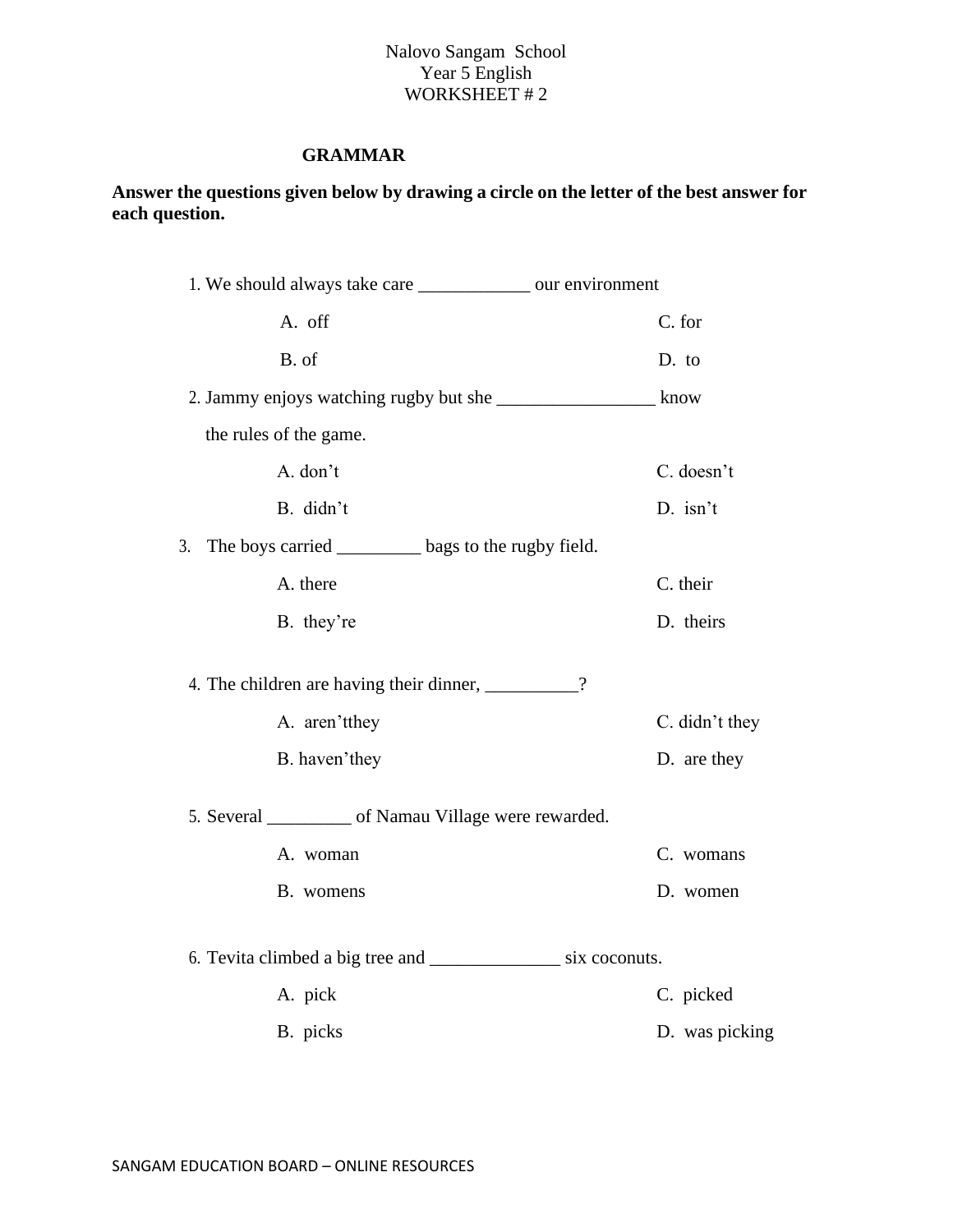#### **Year 5 Mathematics**

#### **WORKSHEET # 2**

# **MULTIPLE CHOICE**

- 1) If each box contains 52 pins, how many pins will 5 boxes have?
- A. 79 B. 504 C. 260 D. 727 2)  $4\frac{3}{5}$ 6 written as an improper fraction is \_\_\_\_\_\_\_\_
- A.  $\frac{27}{6}$  $B. \frac{46}{6}$ C.  $\frac{10}{6}$ D.  $\frac{38}{6}$ 3)  $\frac{11}{9}$  $\frac{11}{8}$  x  $\frac{11}{8}$ 8 = \_\_\_\_\_\_\_\_\_ A.  $\frac{121}{8}$ B.  $\frac{10}{64}$ C.  $\frac{121}{64}$ D.  $\frac{20}{16}$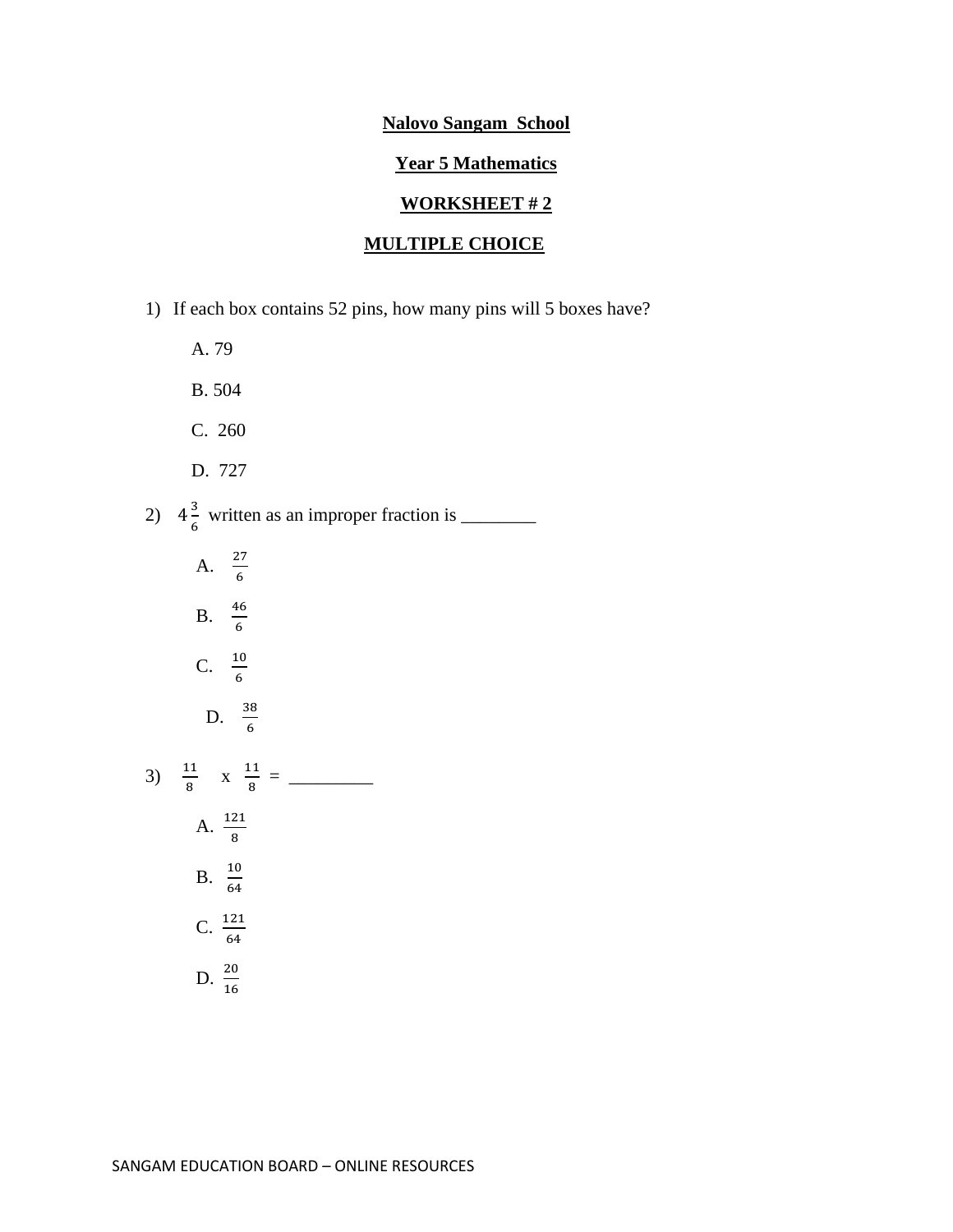# **Year 5 Healthy Living**

## **WORKSHEET # 2**

| 1. |               |                                                 |                   |
|----|---------------|-------------------------------------------------|-------------------|
|    | A. liver      |                                                 | B. stomach        |
|    | C. kidney     |                                                 | D. mouth          |
| 2. |               | are chemical substance made by special glands.  |                   |
|    | A. Food       |                                                 | <b>B.</b> Blood   |
|    | C. Puberty    |                                                 | D. Hormones       |
| 3. |               | is a communication skill.                       |                   |
|    | A. Fighting   |                                                 | <b>B.</b> Teasing |
|    | C. Bullying   |                                                 | D. Speaking       |
| 4. |               | Lack of protein in our body causes              |                   |
|    | A. obesity    |                                                 | B. marasmus       |
|    | C. stress     |                                                 | D. diabetes       |
| 5. |               | are used for tearing meat.                      |                   |
|    | A. Incisors   |                                                 | <b>B.</b> Canine  |
|    | C. Pre-molars |                                                 | D. Molars         |
| 6. |               |                                                 |                   |
|    | A. 8 to 12    |                                                 | B. 12 to 18       |
|    | C. 8 to 18    |                                                 | D. birth to 8     |
| 7. |               | ___________________ teeth help in chewing food. |                   |

A. Canine B. Molars C. Incisors D. Premolars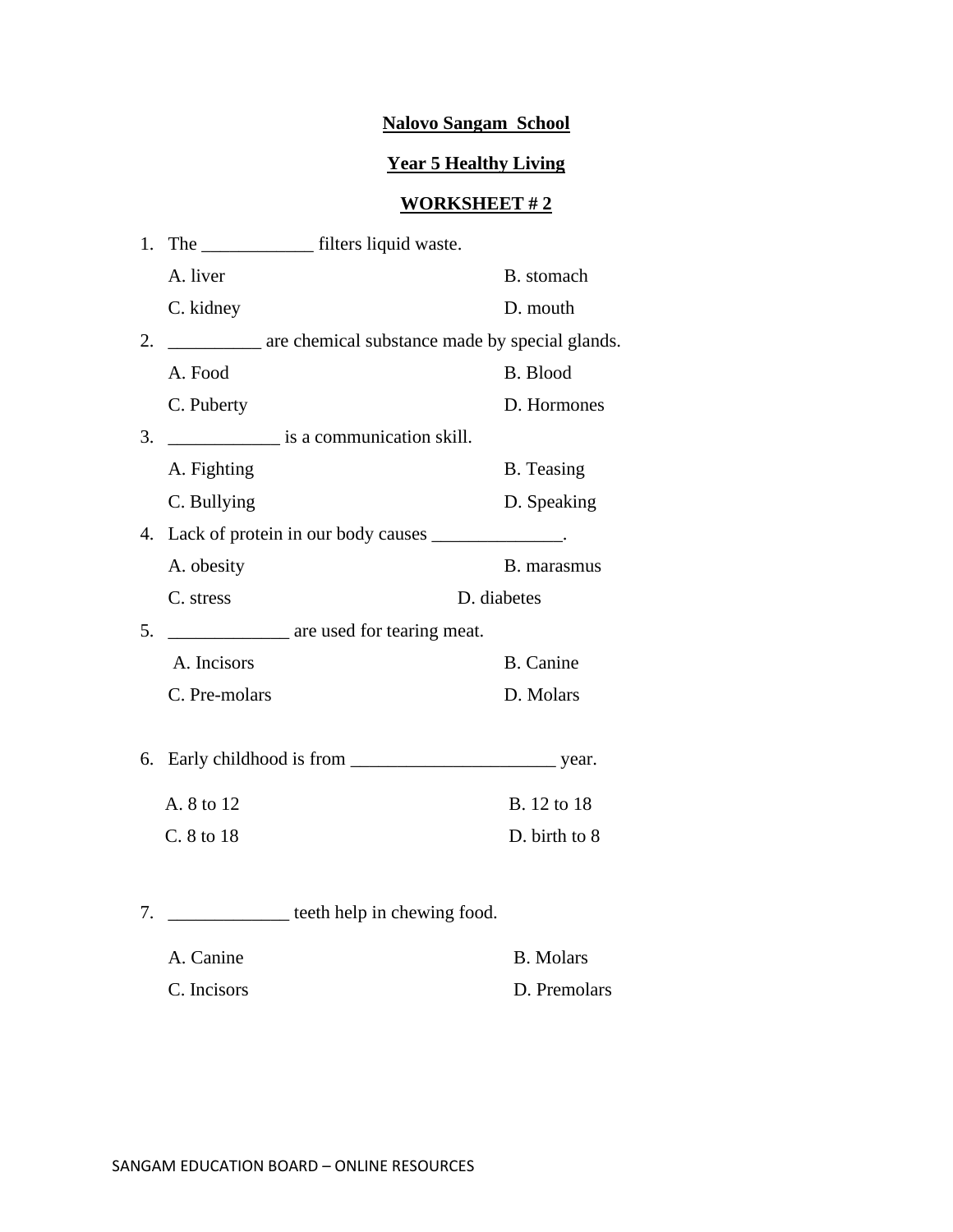#### **Nalovo Sangam School Year 5 Hindi WORKSHEET # 2**

# पत्र लेखन

आपका नाम रितिक / राधिका है । आप २१ काश्मीर रोड, सूवा में रहते / रहती हैं । आपका मित्र / सहेली को परीक्षा में सफलता प्राप्त करने पर बधाई दीजिए ।

नीचे दिए गए शब्दों के प्रयोग से पत्र को पूरा कीजिए ।

| खुशी                                                                 | बधाई | तथा   | सफलता                                                                                                                                                                                                                                      | कल     | सूवा |  |
|----------------------------------------------------------------------|------|-------|--------------------------------------------------------------------------------------------------------------------------------------------------------------------------------------------------------------------------------------------|--------|------|--|
| फल                                                                   | अंक  | प्यार | प्रसन्नता                                                                                                                                                                                                                                  | नमस्ते | मझे  |  |
| २१ काश्मीर रोड<br>------9-----                                       |      |       |                                                                                                                                                                                                                                            |        |      |  |
| ६ सितम्बर २०१८                                                       |      |       |                                                                                                                                                                                                                                            |        |      |  |
| प्रिय मित्र / सहेली                                                  |      |       |                                                                                                                                                                                                                                            |        |      |  |
| तुमने परीक्षा<br>–५––––– है ।                                        |      |       | तुम्हारा पत्र कल शाम को मिला । पढ़कर हम सबकी ------३------ का ठिकाना न रहा कि<br>में शानदार -------8------ प्राप्त की है । तुम्हारे रात-दिन के कठिन परिश्रम का यह ---<br>हमारी और से तुम्हारे अध्यापक और माता–पिता को भी ------६----- हो । |        |      |  |
| ------ こ---<br>से पास हुए हैं ।                                      |      |       | तुम्हें भी यह जानकर -----७----- होगी कि मैं और मेरी छोटी बहन नीता भी परीक्षा में अच्छे                                                                                                                                                     |        |      |  |
| म ---१०---<br>पिंकी को प्यार ।<br>तुम्हारा मित्र,<br>रितिका / राधिका |      |       | माँ और पिताजी की ओर से तुम्हें -----ह----- और आशीर्वाद । चाचा और चाची को मेरा प्रणा                                                                                                                                                        |        |      |  |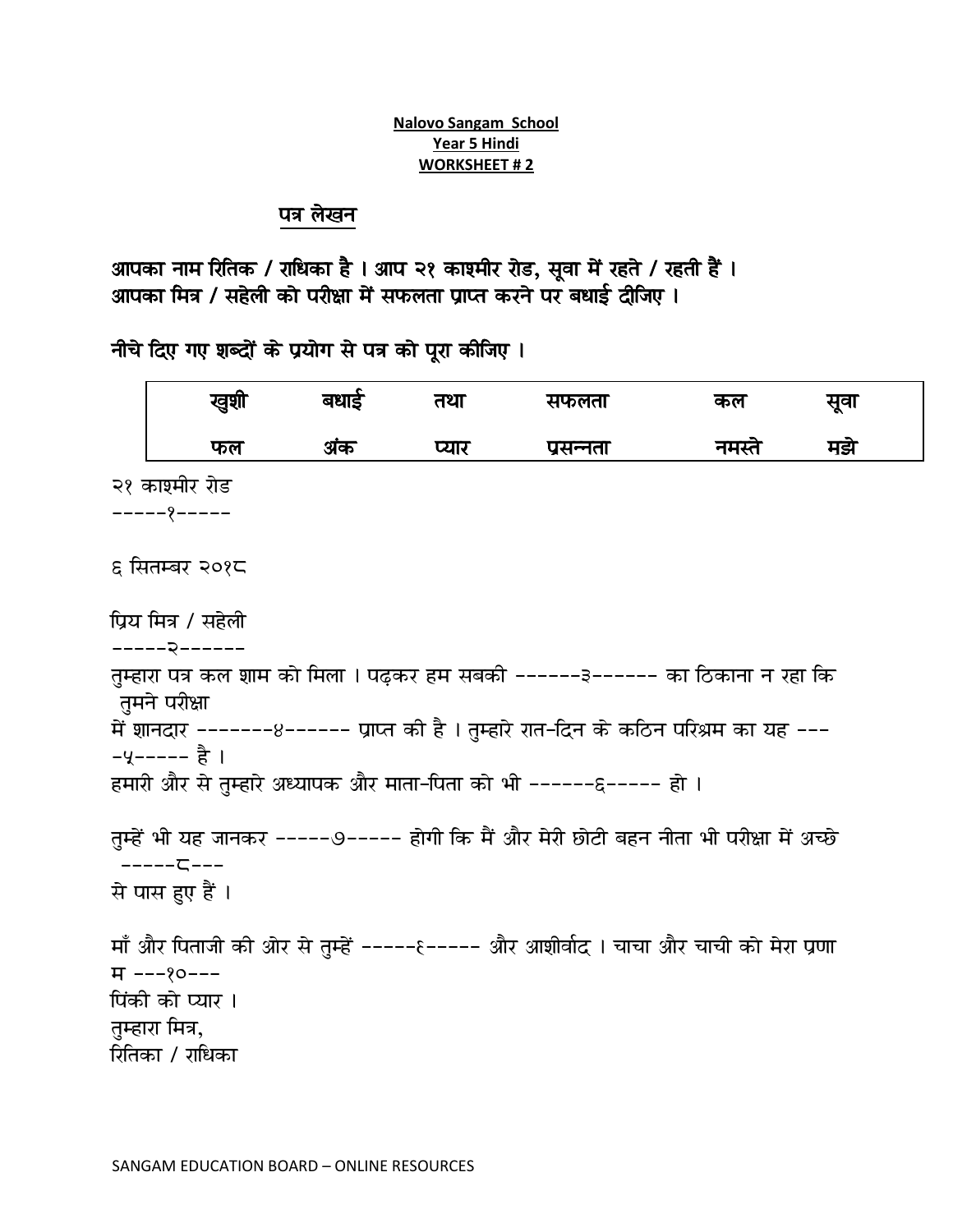# **Year 5 Social Science**

# **WORKSHEET # 2**

# **MULTIPLE CHOICE**

# **Put a circle on the letter of the best answer.**

|  |                | 1. A ______________ is a group of people who live together in the same area.     |
|--|----------------|----------------------------------------------------------------------------------|
|  | A. religion    | B. school                                                                        |
|  | C. community   | D. family                                                                        |
|  |                | 2. We should each other's culture.                                               |
|  | A. ignore      | B. abuse                                                                         |
|  | C. swear       | D. appreciate                                                                    |
|  |                |                                                                                  |
|  | A. Employers   | <b>B.</b> Dentists                                                               |
|  | C. Employees   | D. Minister                                                                      |
|  |                | 4. The traditional way of exchanging goods is called ___________________ system. |
|  | A. money       | B. selling                                                                       |
|  | C. cannibalism | D. barter                                                                        |
|  |                | 5. Europeans purchased land in exchange with _______________.                    |
|  | A. fish        | B. clothes                                                                       |
|  | C. money       | D. fire arms                                                                     |
|  |                |                                                                                  |
|  | A. Peer        | <b>B.</b> Social                                                                 |
|  | C. Play        | D. Party                                                                         |
|  |                | 7. Charitable organization provide _______________________ to poor and needy.    |
|  | A. Help        | B. money                                                                         |
|  | C. water       | D. wants                                                                         |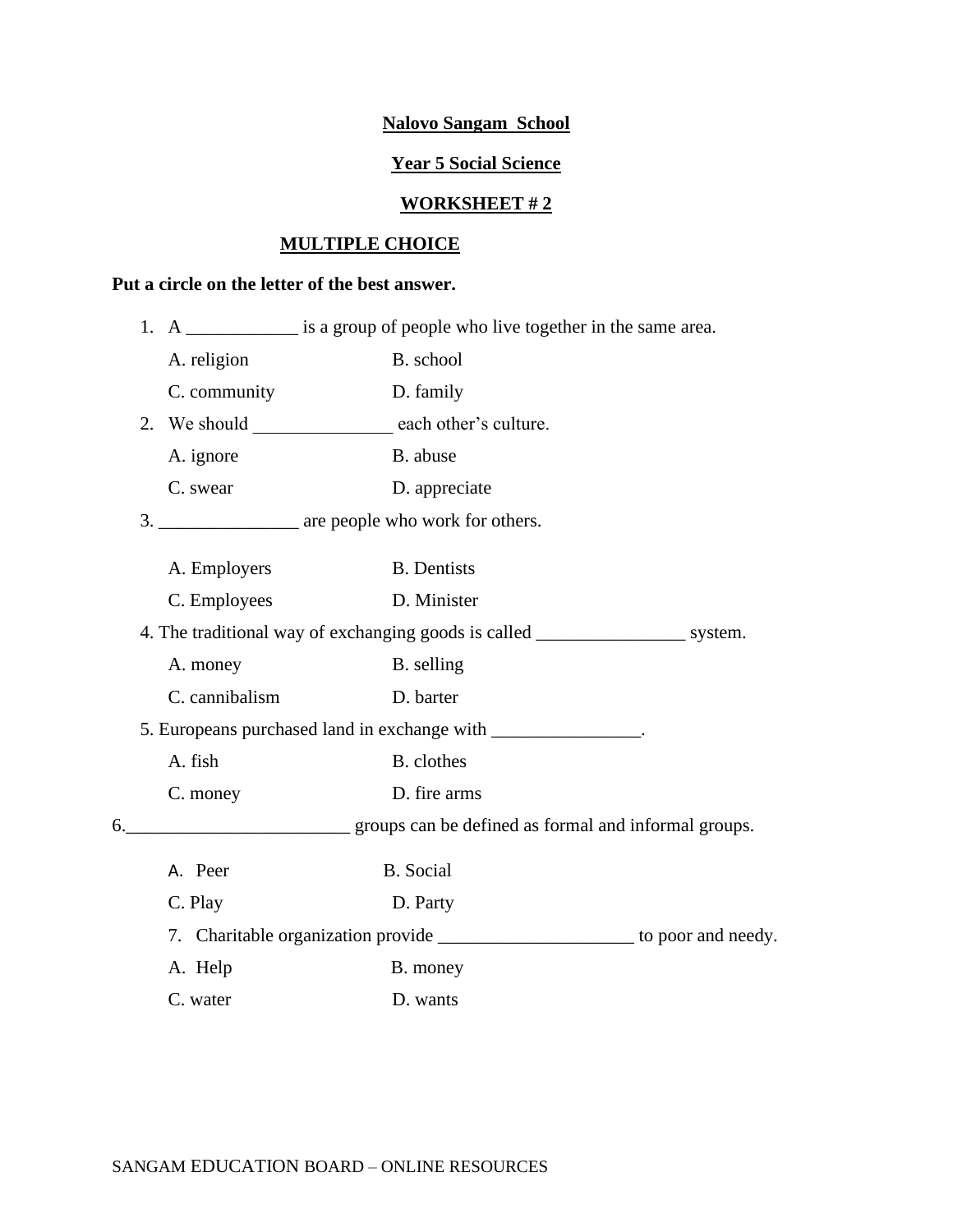## **3037 NALOVO SANGAM SCHOOL**

# **KALASI 5**

# **VEIKA VAKAVITI**

## **WORKSHEET #2**

# **Veisataka na vosa ena B kei na ke nai Vosa Veibasai ena A.**

|                | A             | B            |                |
|----------------|---------------|--------------|----------------|
| 1              | Tukaqu        | A            | Siga rugurugua |
| $\overline{2}$ | Velavela      | B            | Dula           |
| 3              | Tagi          | $\mathsf{C}$ | Buqu           |
| $\overline{4}$ | Siga katakata | D            | Kamikamica     |
| 5              | Taubale       | E            | Vulagi         |
| 6              | Cata          | F            | Vakalevu       |
| 7              | Murimuri      | G            | Vinakata       |
| 8              | Cala          | H            | Matai          |
| 9              | Taukei        | I            | Cici           |
| 10             | makutu        | J            | Donu           |

#### **Veisataka na vosa ena B kei na ke nai Vosa Tautauvata ena A**.

|   |        |   | D        |
|---|--------|---|----------|
|   | Turaga | A | besetaka |
| ∸ | Marama | B | ramase   |
|   | Lade   |   | Tagane   |
|   | rarama |   | yalewa   |
|   | Cata   | E | Rika     |

**Vakacuruma na veivosa era vakayagataki me baleta na kena laki kau mai e dua na ka.**

 $\overline{\phantom{a}}$ 

| $\text{dalo -}\n \begin{tabular}{ c c c c } \hline \multicolumn{3}{ c }{\text{dalo -}\n \quad \quad } & \multicolumn{3}{ c }{\text{dalo -}\n \quad \quad } & \multicolumn{3}{ c }{\text{dodo -}\n \quad \quad } & \multicolumn{3}{ c }{\text{dodo -}\n \quad \quad } & \multicolumn{3}{ c }{\text{dodo -}\n \quad \quad } & \multicolumn{3}{ c }{\text{dodo -}\n \quad \quad } & \multicolumn{3}{ c }{\text{dodo -}\n \quad \quad } & \multicolumn{3}{ c }{\text{dodo -}\$ |              |
|----------------------------------------------------------------------------------------------------------------------------------------------------------------------------------------------------------------------------------------------------------------------------------------------------------------------------------------------------------------------------------------------------------------------------------------------------------------------------|--------------|
|                                                                                                                                                                                                                                                                                                                                                                                                                                                                            | Se<br>cavu   |
| $uvi -$                                                                                                                                                                                                                                                                                                                                                                                                                                                                    | keli         |
|                                                                                                                                                                                                                                                                                                                                                                                                                                                                            |              |
|                                                                                                                                                                                                                                                                                                                                                                                                                                                                            | sagi<br>Canu |
|                                                                                                                                                                                                                                                                                                                                                                                                                                                                            |              |